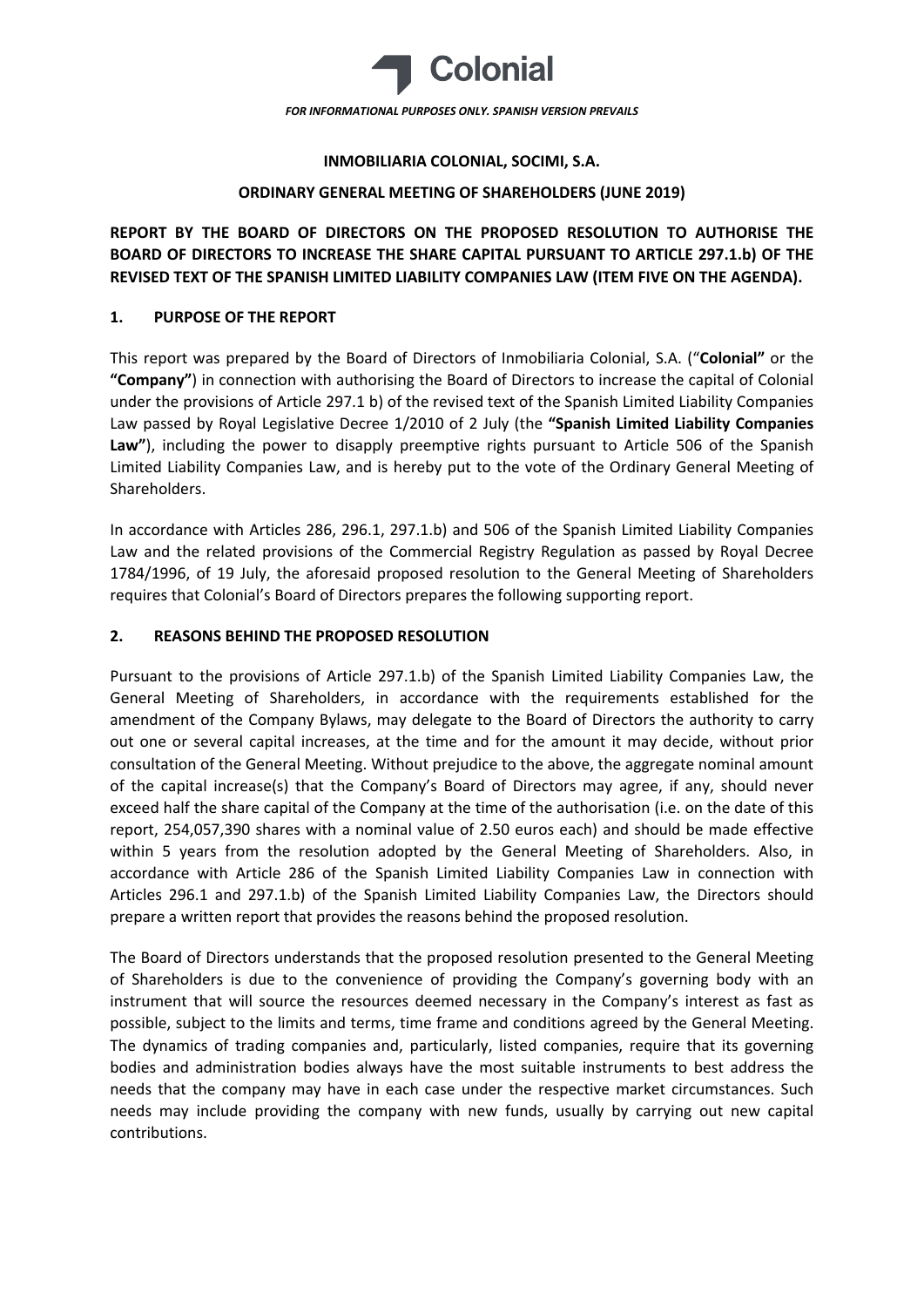

Accordingly, the delegation provided for in Article 297.1.b) of the Spanish Limited Liability Companies Law provides the Board of Directors with the flexibility to cover the Company's needs depending on the circumstances.

For such purposes, it is proposed that the General Meeting of Shareholders delegates to the Board of Directors the authority to increase the Company's capital, one or several times, up to the maximum amount authorised by the law. The approval of this proposed resolution shall void, as from approval of the proposed resolution by the General Meeting of Shareholders, the unavailed portion of the resolution adopted under item five on the Agenda of the Ordinary General Meeting held on 24 May 2018, whereby the Board was authorised to increase the share capital.

In addition, and as permitted by Article 506 of the Spanish Limited Liability Companies Law for listed companies, in the event that the shareholders at the General Meeting delegate to the directors the authority to increase the share capital pursuant to Article 297.1.b) of the Spanish Limited Liability Companies Law, it may also delegate the authority to disapply preemption rights when the interests of the Company so require.

In this regard, it is hereby stated that the proposed resolution includes, pursuant to Article 506 of the Spanish Limited Liability Companies Law, granting the Directors the power to disapply, totally or partially, shareholders' preemptive rights if it is in the Company's interest, subject to the provisions of Article 506 of the Spanish Limited Liability Companies Law. Nevertheless, in line with the good governance practices and recommendations, the Board of Directors will only be allowed to increase the share capital without preemptive rights up to a maximum 20% of the share capital at the time of the authorisation (i.e. at the date of this report, 101,622,956 shares with a nominal value of 2.50 euros each).

The Board of Directors understands that this additional possibility, which extends the margin of discretion and responsiveness provided by a simple delegation of authority to increase the share capital under the terms of Article 297.1.b) of the Spanish Limited Liability Companies Law is mainly justified by (i) the flexibility and agility that is sometimes necessary to operate in financial markets in order to take advantage of market conditions when favourable; (ii) a lower distorting effect on the trading of Company shares during the issue period, which is usually shorter than for an issuance with rights; (iii) the reduction of costs derived from the transaction (including, in particular, the fees charged by the financial institutions involved in the issue); and (iv) the adequacy of the transaction to potential international markets or accelerated bookbuilding techniques.

In all cases, it is hereby stated that the power to disapply preemptive rights, in whole or in part, is only a power that the General Meeting delegates to the Board of Directors and will only be exercised by the Board of Directors if it decides so, based on the circumstances prevailing in each case and in accordance with any legal requirements. If, by exercising such powers, the Board of Directors were to decide to disapply preemptive rights in connection with a specific capital increase that the Board of Directors possibly decides to carry out under the authorisation granted at the General Meeting of Shareholders, the Board of Directors shall prepare, when resolving such increase, a report detailing the specific reasons in the Company's interest that justify such measure, which will be the objective of the corresponding report by an independent expert other than the accounts auditor. Both reports shall be made available to shareholders and submitted to the first General Meeting held after such capital increase, in accordance with the provisions of the aforementioned provision.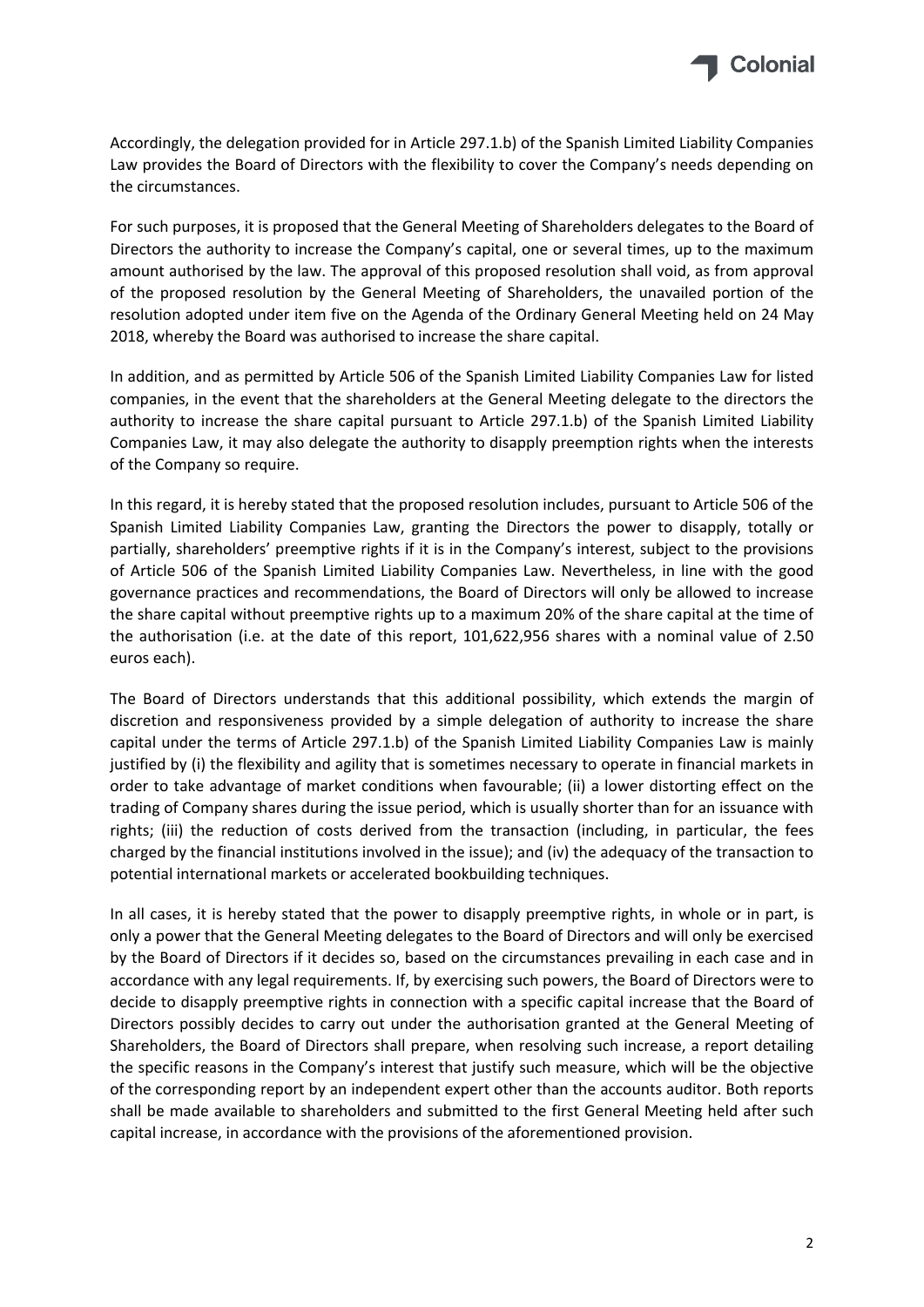

**PROPOSED RESOLUTION TO AUTHORISE THE BOARD OF DIRECTORS TO INCREASE THE SHARE CAPITAL PURSUANT TO ARTICLE 297.1.b) OF THE RECAST TEXT OF THE SPANISH LIMITED LIABILITY COMPANIES LAW, TO BE PUT TO THE VOTE OF THE GENERAL MEETING OF SHAREHOLDERS OF INMOBILIARIA COLONIAL, S.A.**

*Fifth.- Authorisation for the Board of Directors, pursuant to Article 297.1 b) of the Spanish Limited Liability Companies Law, to increase the share capital, once or several times, through monetary contributions up to half of the share capital within a maximum period of 5 years and at the time and in the amount it deems appropriate. Within the maximum indicated amount, the Board of Directors holds the power to disapply preemptive rights up to a maximum of 20% of the share capital.*

The shareholders resolve to authorise the Board of Directors of Inmobiliaria Colonial, SOCIMI, S.A. ("**Colonial**" or the "**Company**"), in accordance with Article 297.1 b) of the revised text of the Spanish Limited Liability Companies Law enacted by Royal Legislative Decree 1/2010, of 2 July (the "**Spanish Limited Liability Companies Law**") and as broad as may be necessary, to increase the share capital, once or several times and at any time, through monetary contributions within a 5-year period as of the date this General Meeting of Shareholders is held, without having to call or secure a subsequent resolution of the General Meeting of shareholders.

Such delegation includes the power to issue and put into circulation the new Colonial shares, either ordinary or of any other type permitted by law, with or without share premium and bearing voting rights or not, and to set the features of the new shares and the terms and conditions of the capital increase, as well as freely offer the new shares not subscribed in the preemptive subscription period and establish that, in the event of incomplete subscription, Colonial's share capital may only be increased by the amount of the subscriptions made. Powers are also delegated to redraft the article in the Company Bylaws concerning Colonial's share capital once the relevant capital increase has been agreed and executed.

The powers thus delegated extend to setting the various terms and conditions of each issue to be performed under the authorisation herein, according to their respective characteristics, and to perform all the necessary tasks for the new shares issued through the capital increase to be admitted to trading on the stock exchanges on which the Company's shares are listed in Spain or abroad, if any, at the time of the capital increases made by virtue of this resolution and in accordance with the procedures laid down by each of said stock exchanges.

The aggregate nominal amount of the capital increase(s) that, if any, is(are) agreed by the Company's Board of Directors by virtue of this agreement shall never exceed half the Company's share capital at the time of the authorisation. Furthermore, the Board is authorised to disapply, whether totally or partially, preemptive rights under Article 308 -in respect of Article 506- of the Spanish Limited Liability Companies Law and related provisions. Nevertheless, in line with the guidelines and recommendations for good governance, the Board of Directors will only be authorised to a capital increase without preemptive rights of a maximum 20% of the share capital at the time of authorisation.

Should the Board of Directors resolve to disapply the preemptive rights by virtue of this authorisation, at the moment of adopting the corresponding capital increase resolution, it will issue a report detailing the specific criteria followed in the Company's interest that justify such measure, which will, in turn, be the subject of a report by an independent expert other than the statutory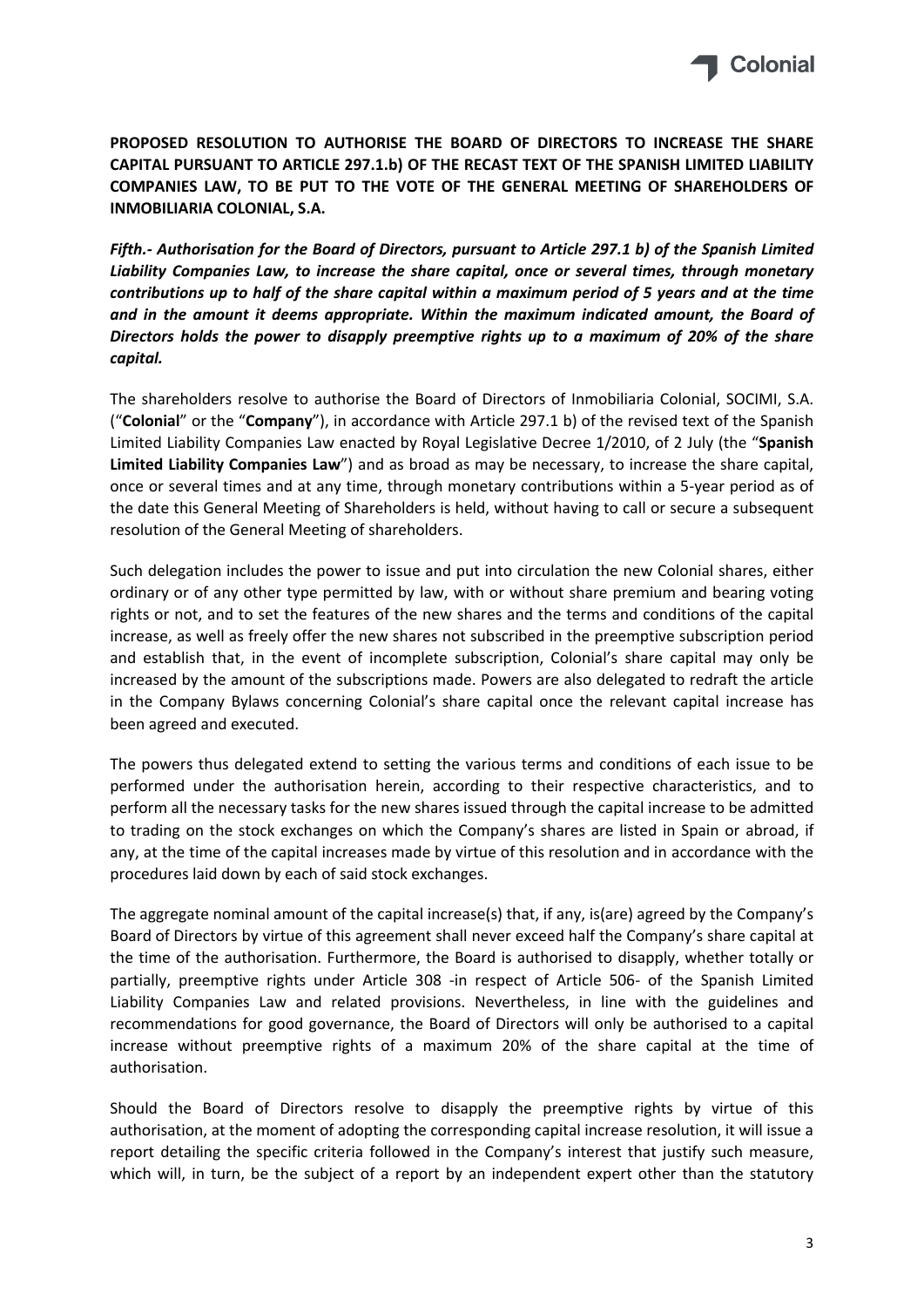

auditor. These reports will be made available to shareholders and communicated at the first General Meeting held after the resolution of the issue.

Notwithstanding the specific delegations of powers in this resolution (which should be understood to have been granted with express powers to replace the persons indicated herein), the shareholders agree to empower the Company's Board of Directors, with the scope required in law and with the express power to replace the Chairman, CEO and Secretary and Vice Secretary to the Board, so that any of them, indistinctly and with a single signature, may take any action that is necessary or advisable to execute this resolution, including but not limited to:

- Extend and develop this resolution, establishing, where no provision is made herein, the terms and conditions of any issues carried out, including in all cases the power to disapply preemptive rights. In particular, among other actions, establish the date on which the capital increases are to be carried out, establishing where applicable the commencement of the preemptive period, the share premium of the new shares and, therefore, the type of issue of the new shares; establish, in the event of an incomplete subscription, the number of shares to be issued and the nominal amount of each capital increase depending on the issue price, timeframe, format and procedure for subscription and payment in each of the periods, the exchange ratio for exercise of preemptive rights, including the right to propose to one or more shareholders a waiver of the number of preemptive rights held by them that may be necessary to ensure that the number of shares to be issued maintains exactly the same proportion as that arising from application of the agreed-on exchange ratio, establish scenarios to suspend the offer of the new shares if this proves necessary or advisable and, in general, any other circumstances that are necessary or advisable to carry out the increase and issue shares in exchange for monetary contributions;
- Agree the method used to place the shares, establishing the start date and, if necessary, modifying the term of the preemptive period and, where appropriate, establishing the length of any additional and discretionary allocation periods, with the power to declare early closure of the placement and issue period. Also delegated is the power to set the conditions and procedure for the subscription of shares, as appropriate, during the periods of additional allocation and discretionary allocation, with the power to assign the shares in the latter case to any third party in accordance with the placement procedure it may freely establish;
- Prepare, subscribe and submit, as appropriate, to the Spanish Securities Market Commission (the "**CNMV**") or such other supervisory authorities as may be appropriate, in relation to the issues and admissions to trading of the new shares issued under this resolution, the prospectus and such supplements thereto as may be necessary or appropriate, assuming the responsibility therefor, and such other documents and information as may be required pursuant to the Securities Market Law enacted by Royal Legislative Decree 4/2015, of 23 October, in *Royal Decree 1310/2005, of 4 November, concerning the admission to listing (or trading) of securities in official secondary markets and public offerings for selling or subscription and the required prospectus for these purposes* and other Spanish and foreign legislation applicable to the execution of this resolution at the time;
- Take any action, make any statement or follow any procedure and draft, sign and submit such additional or supplementary documentation or information as may be necessary before the CNMV, Iberclear, the Governing Bodies of Stock Exchanges and any other Spanish or foreign, public or private body, entity or registry to secure the authorisations, verifications